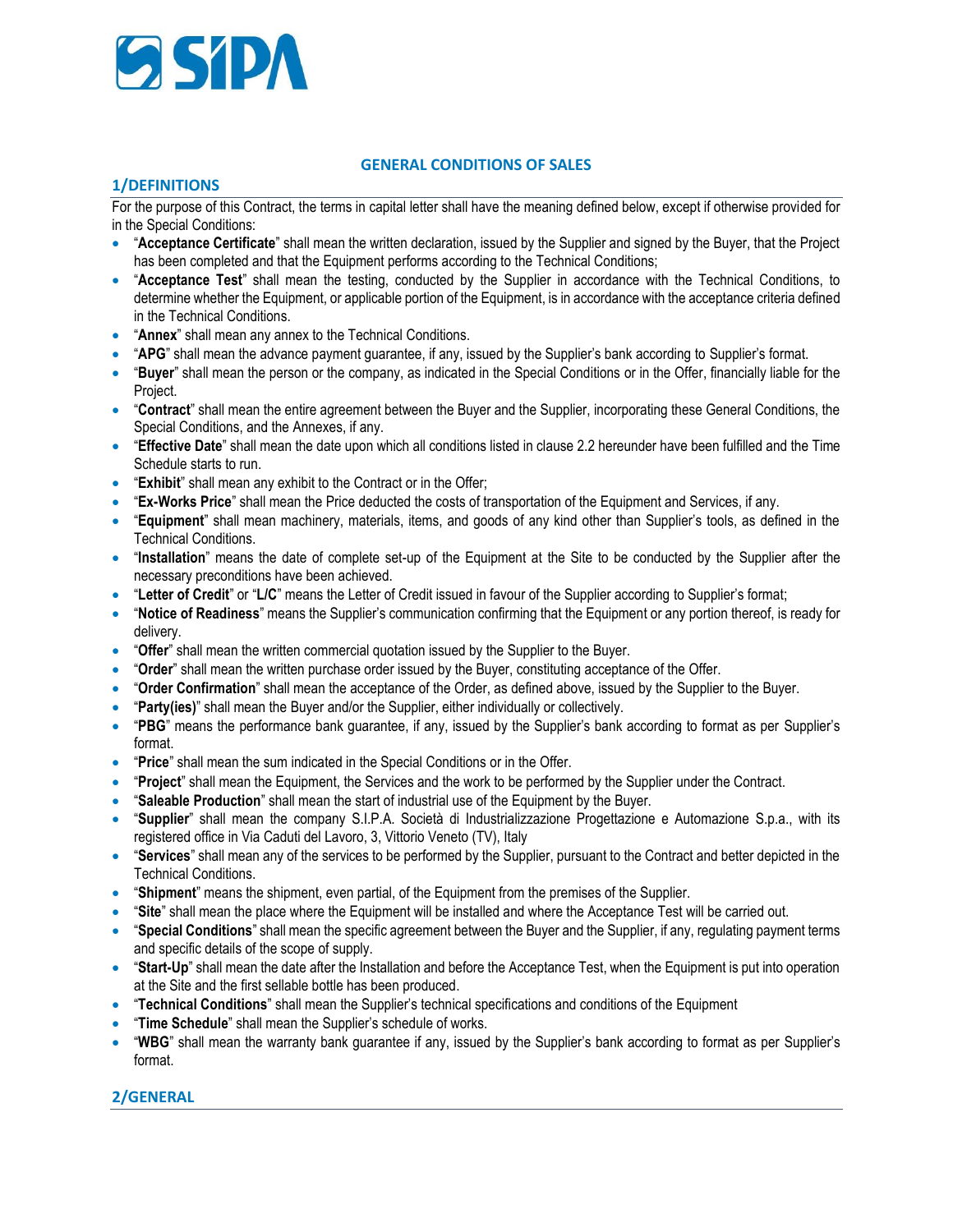

- 2.1 The General Conditions shall form integral part of the Contract and shall be considered accepted by the Buyer upon confirmation of the Supplier's offer by e-mail, fax or any other method agreed by the Parties (including the commencement of the activities) and shall prevail over the Buyer's general conditions, if any, whether included or not in the Purchase Order and/or in any other Buyer's document;
- 2.2 The Effective Date shall be the date on which all of the following conditions have been met:
	- Signature of the Contract or the Offer by the Parties;
	- (ii) Receipt of the down payment to the Supplier's bank account;
	- (iii) Fulfilment by the Buyer of any other condition as specified in the Special Conditions, if any.
- 2.3 The General Conditions shall govern all quotations, offers, orders, order confirmations, purchase agreements, invoices, sales and contractual relations between the Parties.
- 2.4 No modification to these General Conditions shall be valid unless made in writing by the Parties, either in the Special Conditions or as a separate amendment.

### **3/PAYMENT CONDITIONS AND TAXES**

- 3.1 The Price is calculated for the fulfilment of the Project in accordance with the Time Schedule. All payments shall be made in accordance with the terms and conditions depicted in the special conditions, if any or in the Offer.
- 3.2 The Price does not include import duties, taxes, stamps, VAT, sales taxes and/or any other fees, levies or charges of any kind levied in the Buyer's country, resulting from the conclusion or the fulfilment of the Contract (hereinafter collectively referred to as "**Taxes**"); these Taxes shall be borne and paid by the Buyer.
- 3.3 At its own expense, Buyer shall be responsible to:
	- (i) Obtain any and all necessary import licenses and any other import authorizations for the Equipment;
	- (ii) Clear the Equipment and related materials through local customs and pay the relevant Taxes.

Supplier shall use it best efforts in order to assist the Buyer in performing the customs clearance, providing if necessary, copy of the relevant transport documents.

- 3.4 Should the Supplier, its assignees, subcontractors and/or their respective employees be obliged to pay any of such Taxes directly, the Buyer shall reimburse said Taxes in full within thirty (30) calendar days upon presentation of the respective supporting documents.
- 3.5 If any of the above conditions are not be applicable according to local applicable law, the Supplier will have the right to increase the Price.
- 3.6 In the event that, due to any change in applicable laws or regulations or the interpretation thereof by any court of law or other governing body having jurisdiction over any of the Parties subsequent to the Effective Date, the performance of any provision of the Contract or any transaction contemplated hereby shall become impracticable or impossible, the Parties hereto shall met in order to find a feasible solution, provided that if the change in applicable law or regulations or interpretation thereof causes an increment of more than 5% in the raw materials or in the Supplier's costs, the Price shall be adjusted accordingly. In the event that after having met, a feasible solution cannot be found by the Parties, the affected Party may terminated the Contract in accordance with its provisions.

### **4/TRANSFER OF RISKS AND TRANSFER OF TITLE**

- 4.1 Unless otherwise provided for in the Special Conditions, the risk on the Equipment shall pass to the Buyer in accordance with applicable ICC Incoterms®2020.
- 4.2 Title on any of the Equipment shall be transferred to the Buyer when the Equipment has been paid in full by the Buyer.
- 4.3 Until the transfer of title has occurred as per clause 4.2 above, the Supplier shall be entitled to pledge the Equipment in the event of Buyer's failure to properly comply with its obligations under the Contract.
- 4.4 In any event, the Buyer must insure the Equipment for its full replacement value from the time that the Supplier has delivered the Equipment pursuant to the applicable ICC Incoterms®2020 term until actual receipt of the full Price into the Supplier's bank account. The Supplier shall be nominated on the Buyer's insurance policy as an "*Additional Insured Party*".

### **5/VARIATIONS**

5.1 Any variation, addition or amendment to the Contract requested by the Buyer shall be agreed in writing by the Parties, referring to the corresponding adjustments of the Price and Time Schedule, and duly signed by their authorized representatives.

#### **6/REGULATIONS IN FORCE AND SAFETY RULES**

6.1 The Project shall comply with safety rules and regulations in force in the country/ies of the Equipment's construction as specified in the Contract. Requests of adaptation of the Equipment to different or supplementary rules and regulations shall be specifically agreed in writing between the Parties.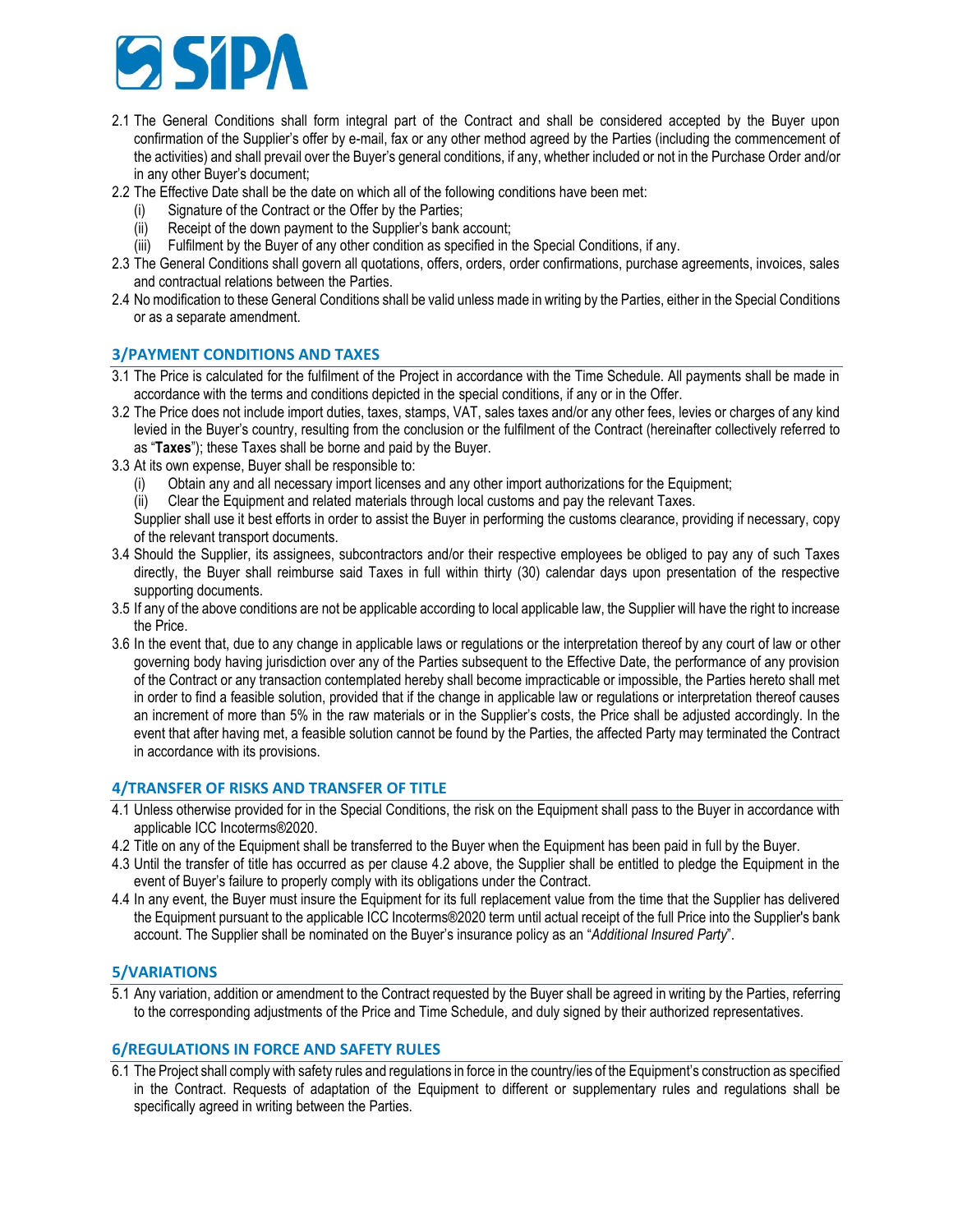

- 6.2 The Buyer shall be the sole responsible that the Equipment complies with the rules and regulations in its country or end-user country, as the case may be. The Supplier shall in no circumstances be liable from any consequence deriving from noncompliance of the Equipment with rules and regulations in Buyer's or end-user's country unless otherwise provided for in the Contract.
- 6.3 Each Party shall, with the assistance of the other Party, act in such a way that its employees comply with all administrative requirements such as, but not limited to: visas, medical certificates, entry permits, residence and work permits, in accordance with the applicable laws and regulations in the countries of intervention bearing the relevant costs.
- 6.4 Each Party shall maintain strict discipline and good order among its employees and shall cause them to observe all regulations and safety rules applicable on the relevant premises.

The Parties shall agree on the working hours and working days of the employees in accordance with the applicable regulations, however the employees shall be allowed to observe their own religious holidays.

- 6.5 In the event of accident or illness of an employee during assignment to the other Party's premises, whether such accident or illness occurs during their assignment or during off-time, the other Party shall ensure that the employee can access the best medical treatment locally available or that the employee can be repatriated as soon as possible according to the medical opinion or at the employee's request. Any cost thus incurred by such Party shall be borne by it.
- 6.6 The Buyer undertakes and agrees to provide on due time, and in any event before the commencement of the services by the Supplier's personnel, all the necessary information related to laws, regulations, internal policy to be followed by the Supplier's personnel on Site as well as any formal communications or request to be provided to local authorities.
- 6.7 The Buyer will also diligently fill the "*Safety Plan*", the "*Checklist On-Site Risk Evaluation*" and any other required documentation provided by the Supplier.

The above shall be considered a precondition for the correct and punctual performance of the Supplier's obligations.

## **7/SUPPLIER'S OBLIGATIONS**

7.1 The Supplier shall deliver the Equipment in accordance with the Contract and the Technical Conditions;

- 7.2 The Supplier shall be responsible for the fulfilment of the Project in accordance with the Contract and shall perform all tasks under its responsibility according to the Special Conditions or the Offer, as the case may be, and Technical Conditions.
- 7.3 Any other task which is not expressly assigned to the Supplier as per the Special Conditions or the Offer, as the case may be, and Technical Conditions, shall be considered a Buyer's responsibility.

## **8/BUYER'S OBLIGATIONS**

- 8.1 In addition to other obligations contained in the Special Conditions and Technical Conditions, the Buyer shall be expressly responsible to perform the following obligations:
	- (i) prepare the Site in accordance with the Time Schedule and the Technical Conditions, perform all environmental duties; works of civil engineering; foundations; structures; ensure compliance with the environmental specifications as specified in the Technical Conditions or required by applicable laws and regulations;
	- (ii) make available on Site all supplies such as: electricity, water, gas, air and other services required to perform the contractual obligations whether or not specified in the Contract or otherwise;
	- (iii) ensure and continually maintain, for the Supplier's benefit, all rights of access to the Site including roads; right of passage on third parties' property; all building and other permits; consents; way leaves and approvals, as may be necessary under local laws or regulations for the fulfilment of the Contract;
	- (iv) operate, for the fulfilment of the Contract and at Supplier's request, any suitable lifting equipment belonging to the Buyer that may be available on Site and with the characteristics given in the Technical Conditions;
	- (v) carry out the customs clearance and transportation to Site, obtain import permits and licenses required for any part of the Project, in accordance with the Time Schedule;
	- (vi) clear and/or regularly remove, during the Contract fulfilment, all waste and provide Supplier with a space on Site to stock the output of testing production and materials necessary to carry out the Project.

### **9/SUPPLIER'S REMEDY**

- 9.1 Failure by the Buyer to perform any obligation provided for in the Contract, shall entitle the Supplier to suspend the fulfilment of any of its obligations under this Contract and any other contract in place with the Buyer. In this event, the Supplier shall be expressly entitled to impede further use of the Equipment by remote using the software and any other means legally allowed.
- 9.2 Any additional costs reasonably incurred by the Supplier as a consequence of clause 9.1 above, shall be borne by the Buyer. The Time Schedule of the Project will be extended for a period not less than the actual duration of the suspension plus a reasonable restarting period.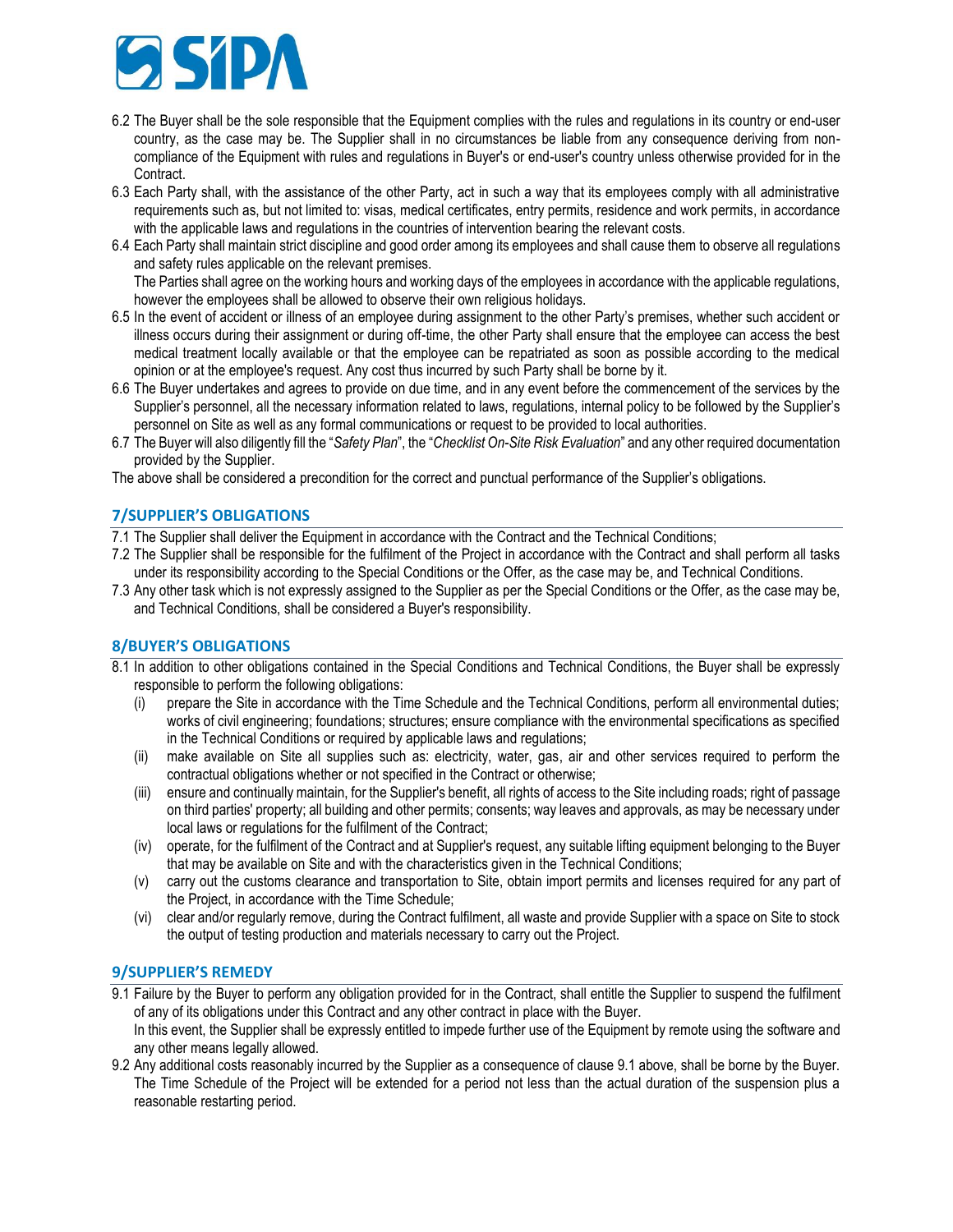

9.3 Any delayed payment shall automatically bear interest at a rate of 3 months EURIBOR plus a spread of 7% p.a., or any other amount agreed upon in the Special Conditions or in the Offer. Negative EURIBOR shall be read as zero. If the indicated interest rate shall be contrary to the law of Supplier's country, said interest rate shall be automatically reduced up to the maximum amount allowed in accordance with the applicable law.

### **10/NON-SOLICITATION**

- 10.1 Buyer acknowledges that it will not either directly or indirectly, alone or in conjunction with any other affiliate, party and/or entity, recruit, induce or solicit to become employed by Buyer or affiliated company, any employee or independent contractor of the Supplier and of whom Buyer became aware by virtue of its relation with the Supplier.
- 10.2 In the event of Buyer's breach or threatened breach of any of the provisions of this human capital solicitation, the Parties agree that such a breach would irreparably injure Supplier and would leave Supplier with no adequate remedy at law because the services to be rendered by Supplier human capital under this Contract are of a unique, unusual and special nature and of a peculiar value, the loss of which cannot be reasonably or adequately compensated in damages in any action at law.
- 10.3 If the legal proceedings are brought by Supplier against Buyer to enforce any of the provisions of this human capital condition, Supplier is entitled to all available legal remedies including, without limitation:
	- (i) preliminary and permanent injunctive relief restraining Buyer from violating, directly or indirectly, either on its own account, or as a partner, joint venturer, agent, contractor, officer, director, shareholder, or otherwise, any of the provisions of this clause;
	- (ii) award of damages including attorneys' fees; costs and expenses of investigation and litigation, including expert witness fees, deposition costs (appearance fees and transcription charges), injunction bond premiums, travel and lodging expenses, and all other reasonable cost and expenses;
- 10.4 Nothing in the Contract shall however be construed as prohibiting Supplier from pursuing any and all legal or equitable remedies available to it for any breach or threatened breach of any of the provisions of this Contract. The existence of any claim, demand or cause of action, whether predicated on this Contract or otherwise, shall not constitute a defence to Supplier's enforcement of this Contract.

### **11/ INSTALLATION, COMMISSIONING AND ACCEPTANCE OF THE EQUIPMENT**

- 11.1 Without prejudice to any provisions relating to the installation, commissioning and testing of the Plant referred to in Technical Conditions, when those activities are interrupted, delayed or protracted beyond the Time Schedule of the Project, for reasons not attributable to the Supplier, or the Buyer has requested coordination in different times and ways than originally expected, the Supplier shall be entitled to an extension of the Time Schedule and to the reimbursement of additional costs incurred and to be incurred.
- 11.2 The Supplier shall notify the Buyer of its claims, in writing, within a reasonable period of time. The activities leftover will be rescheduled according to the availability of Supplier's technicians, and to respect the payment of these costs by the Buyer.
- 11.3 In this context, the Buyer will be obligated to pay all contractual amounts due to the Contract scheduled events, as if they had occurred.

### **12/WARRANTY**

- 12.1 The Supplier warrants to the Buyer that the Equipment has been manufactured to satisfy the Technical Conditions, using materials conforming to the regulations in force in the country of manufacture.
- 12.2 The Supplier will remedy at its own cost any defect of the Equipment attributable to defective material and workmanship. The Supplier will remedy at its own cost any defect of the Equipment attributable to defective material and workmanship. The Supplier shall not be liable for any other goods and/or material provided by the Buyer and/or other sellers, except for the Supplier's subcontractors. For the avoidance of any doubt, the Supplier shall be liable solely for the Equipment depicted in the Technical Conditions.
- 12.3 The Buyer must inform the Supplier in writing immediately (in any event no later than 24 hours from the discovery of the fault or defect) when an operating fault occurs and the Buyer must act in order not to worsen said fault before the Supplier can intervene.
- 12.4 The above warranties shall not apply to defects or damages arising from any of the following reasons:
	- (i) Improper use, poor maintenance, alteration made without the written consent of the Supplier, repairs incorrectly carried out by the Buyer, usage not in compliance with the operating manual, faulty replacement materials, use of third party materials (except moulds owned by third parties and already fully tested by the Supplier to ascertain their compatibility with the system), normal wear and tear and consumables;
	- (ii) Claims or damages resulting from Buyer's negligence or wilful misconduct; non-compliance with applicable laws, regulations, codes or by-laws, and standard industry practices;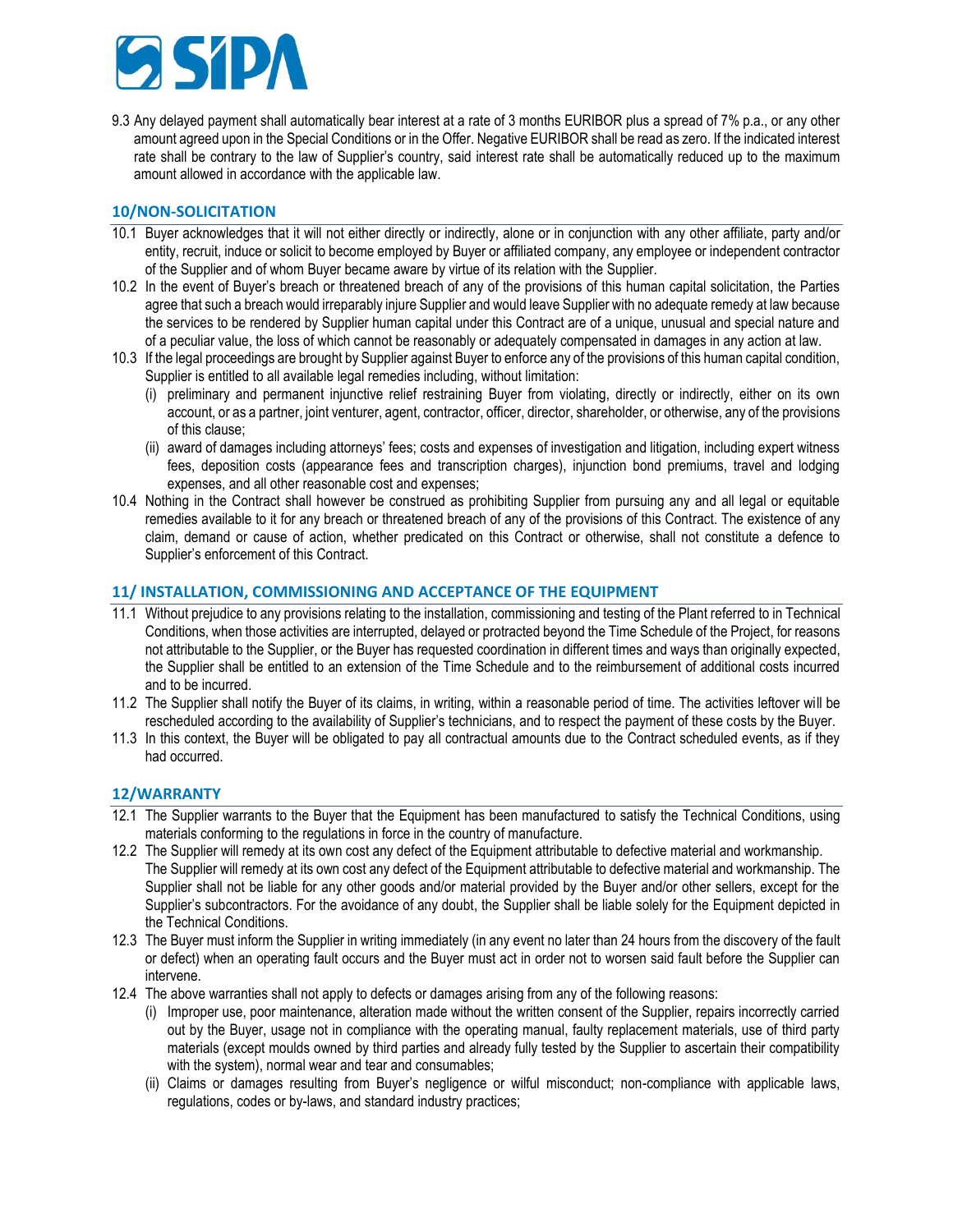

- (iii) Exposure to conditions outside the range of the environmental specifications or chemical, electronic, electrical influences which were not considered in the Technical Conditions.
- (iv) Use of the Equipment not in compliance with the Technical Conditions or in any way not in compliance with the Supplier's instructions.
- 12.5 The warranty does not cover:
	- (i) Filter elements, fuses, lubricants and consumables in general;
	- (ii) Parts subject to ordinary or programmed maintenance;
	- (iii) Electrical components that may suffer damages by power fluctuations and interruptions beyond the Supplier's control;
	- (iv) Damages due to use of non-original Supplier's spare parts.
- 12.6 The above warranty shall constitute the sole Buyer's remedy against any fault and/or defect in the Equipment; the warranties described in this paragraph are in lieu of all other warranties, express or implied. The implied warranties of saleability and fitness for a particular purpose and all other warranties, representations and conditions, express or implied by statute, trade usage or otherwise are expressly excluded and shall not apply to the Equipment.
- 12.7 The Supplier will inform the Buyer whether to return or dispose the faulty parts replaced under warranty; if Supplier requires the return of said faulty parts, the Supplier shall bear the related shipping costs. The Supplier reserves the right use the most appropriate method of shipment of all replacement parts under warranty.

# **13/LIMITATION OF LIABILITY**

- 13.1 Any and all events of contractual breach and the relevant consequences, as well as all rights and claims on the part of the Buyer, irrespective of the grounds they are based on, are exhaustively covered by the Contract.
- 13.2 The Buyer assumes all risks and liabilities for the operation and use of the Equipment after the Start-Up, therefore the Buyer agrees to relieve and keep the Supplier and its employees, agents and/or collaborators, harmless from any and all claims and costs arising from the Equipment operation or use, except to the extent caused by Equipment faults attributable to the Supplier;
- 13.3 Except in the event of grossful negligence or wilful misconduct, Supplier's overall liability, including award of damages, levy of liquidated damages, indemnity, rejection and termination of the Contract, if any, for any cause whatsoever cannot exceed the aggregate amount of five percent 5% of the EXW Price. For the avoidance of doubt, in the event of contradiction among the provisions included in this Contract, this clause shall prevail.
- 13.4 Except in the event of grossful negligence or wilful misconduct, the Supplier shall under no circumstances be liable for any indirect, immaterial, incidental, special, exemplary, punitive, or consequential losses or damages whatsoever.
- 13.5 Except in the event of grossful negligence or wilful misconduct, the Supplier shall not be liable for loss of production, loss of use, loss of anticipated revenues or profit, or any other financial or economic loss, even whether the above-mentioned losses are qualified as direct damages.
- 13.6 In any event, the Buyer shall use all reasonable efforts and shall take all reasonable steps in order to mitigate any loss or damage incurred.

## **14/INTELLECTUAL PROPERTY**

- 14.1 The copyrights, patents, patent applications and any other intellectual property rights (hereinafter also jointly referred to as the "**Intellectual Property Rights**") of any documents, components and software embedded in, or delivered with, the Equipment, shall remain the exclusive property of the Supplier.
	- The Contract does not provide any transfer of the Intellectual Property Rights from the Supplier to the Buyer
- 14.2 The Supplier grants the Buyer, the limited, non-exclusive, non-transferable right to use the intellectual Property Rights solely for the operation and maintenance of the Equipment sold by the Supplier. No other rights, express or implied, in connection with such Intellectual Property Rights are granted.

The Buyer undertakes not to manufacture or have any third party manufacture equipment, spare parts, or components of Equipment that are the subject of Intellectual Property Rights.

- 14.3 The Supplier shall not provide any source code to the Buyer. Furthermore, Buyer shall make neither de-compilation of the software supplied by the Supplier, nor copy thereof, nor any modification without express agreement from the Supplier. Documents may only be copied for record purposes or strictly operational purposes. Any and all such copies shall contain the same Ownership and Confidential notices and legends which appear on the original documentation. The Supplier's name and its logo are protected by trademarks and shall not be used for advertising or other purpose without prior written agreement by the Supplier.
- 14.4 The Supplier represents that, to the best of its knowledge, the Equipment does not infringe any industrial or intellectual property rights of third parties (hereafter also referred to as "**Third Party Rights**").

The Supplier shall have no obligations hereunder with respect to infringements caused by: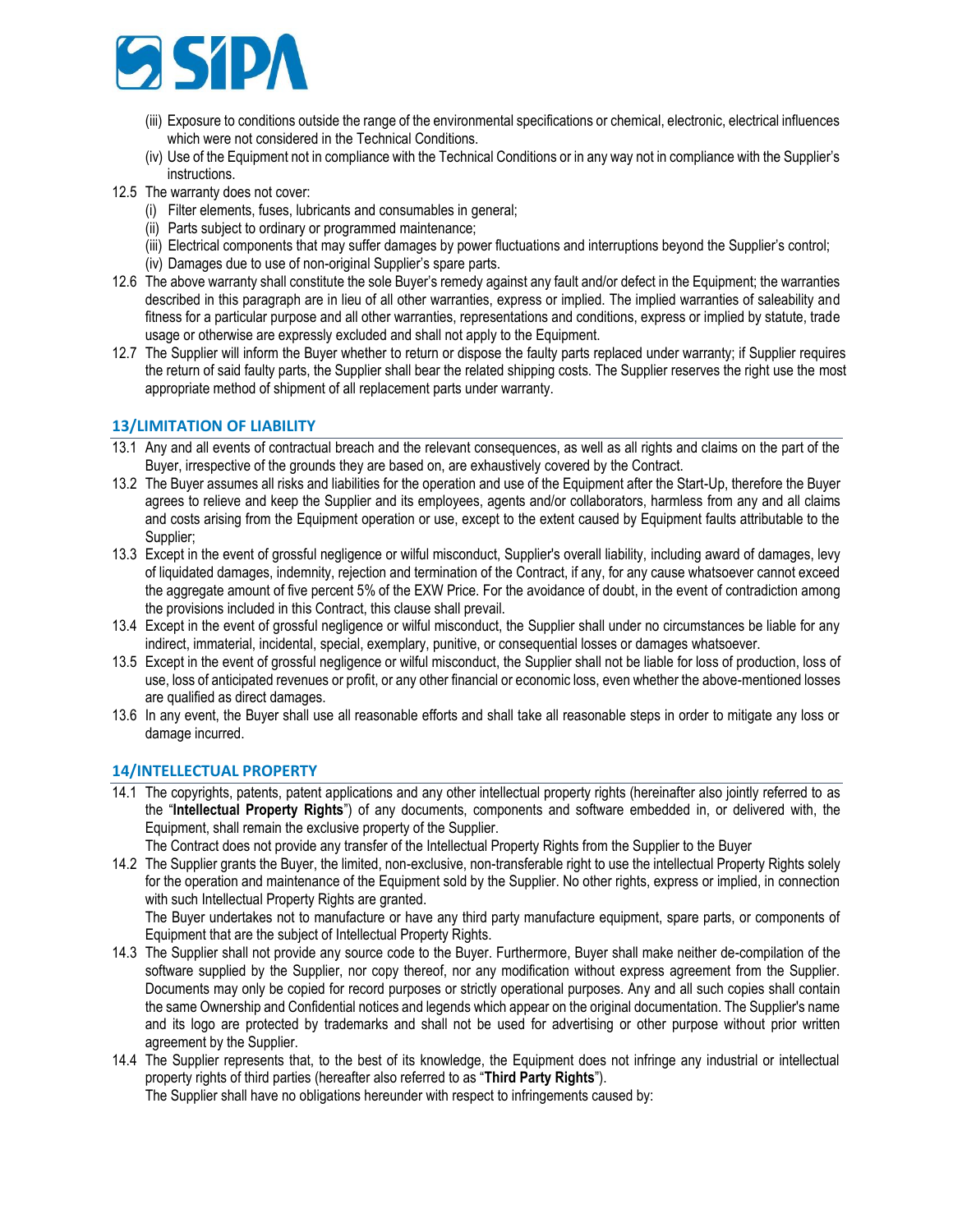

- (i) use of the Equipment in a manner, for purpose, or in a foreign country not agreed to in writing by the Supplier;
- (ii) the modification of the Equipment without the Supplier's prior written consent.
- 14.5 The Buyer shall forthwith indemnify and hold harmless the Supplier from and against any claim whatsoever made by third parties in connection with or arising out of infringement or alleged infringement of trade marks, patent rights, inventions and any other such industrial/intellectual property rights when such infringements or alleged infringements are due to or are a consequence of any unauthorised use by the Buyer of the licensed information or licensed trademark or Supplier know-how.

### **15/ASSIGNMENT AND SUBCONTRACTING**

- 15.1 The Supplier and the Buyer shall be entitled to assign any or all of their rights and obligations under this Contract to any third party, provided that the assigned Party consents in writing to such assignment.
- 15.2 The Supplier shall be entitled to subcontract any or all of its rights and obligations under this Contract, including but not limited to the local portion of the Contract to any third party provided that the Supplier shall remain responsible for its obligations under this Contract.

### **16/VALIDITY AND TERMINATION**

- 16.1 This Contract shall remain in force from the Effective Date until the completion of the corresponding obligations by each Party and it may be terminated, prior to the natural expiration, as follows:
	- (i) mutually, by Supplier and Buyer, upon execution of a signed document attesting the mutual termination of the Contract;
	- (ii) unilaterally, by one of the Parties, indicating the intention to unilaterally terminate the Contract, in case of bankruptcy (or similar proceedings) or dissolution (whether the dissolution is voluntary or is the result of an act of government) of the other Party to the Contract;
	- (i) According to other specific clauses defined in the Contract.
- 16.2 In the event that the Supplier is in breach of its material obligations, the Buyer shall be entitled to terminate the Contract, after having given a thirty (30) days prior written notice requesting to cure or commence to cure such default and the Supplier has not commence to cure said default within said time period.

In the event of under-efficiency of the Equipment, the Buyer shall be only entitled for the corresponding liquidated damages provided that, in the event that no liquidated damages for under-efficiency have been agreed or specified, the Supplier shall be entitled to perform all make-good actions in order to fulfil its duties. The Supplier's overall liability shall be in limited to the percentage defined under clause 13 of the General Conditions.

- 16.3 The Supplier shall be entitled to terminate the Contract in whole or in part by means of a written termination notice in any of the following cases:
	- (i) The Buyer has failed to perform a material obligation under the Contract within a reasonable period being not less than thirty (30) days - after having been served a default notice by the Supplier;
	- (ii) The Buyer becomes bankrupt or insolvent, enters into liquidation or any act is done or event occurs that under applicable law has a similar effect to the above mentioned events or acts, and the Buyer fails to provide (or maintain), upon Supplier's request, an adequate security (e.g. bank guarantee) for the fulfilment of its obligations under the Contract.

In any such event, in addition to the award of damages, the Supplier shall be entitled to retain and/or receive payment for the documented costs and expenses incurred by the Supplier in performing the Contract prior to termination (including but not limited to engineering, services, all costs deriving from the execution and/or termination of any sub-contract/purchase order issued by the Supplier prior to the date of termination) plus any incurred overhead and administrative expenses directly arising from the Contract.

Upon termination of the Contract, Supplier's obligations under the Contract shall cease and Buyer shall pay the Supplier the balance of any and all payments due to Supplier for Equipment delivered and Services provided up to the date of termination.

### **17/MISCELLANEOUS**

- 17.1 The Parties are independent contractors, and nothing in the Contract shall operate or be construed to constitute either Party as the agent, partner or representative of the other Party, nor permit either Party to oblige or bind the other Party with respect to third parties.
- 17.2 Should a provision of this Contract become unenforceable or invalid under the laws of any country having jurisdiction over the subject matter involved, such provision will be considered as having been severed from the Contract and will have no further force or effect. In such event, the Parties hereto shall endeavour to substitute forthwith such other enforceable provision as will most closely restore the legal and economic balance of the Contract as initially agreed between the Parties.
- 17.3 If the Contract is written in any or more languages, the English version shall prevail in the event of discrepancies or ambiguities.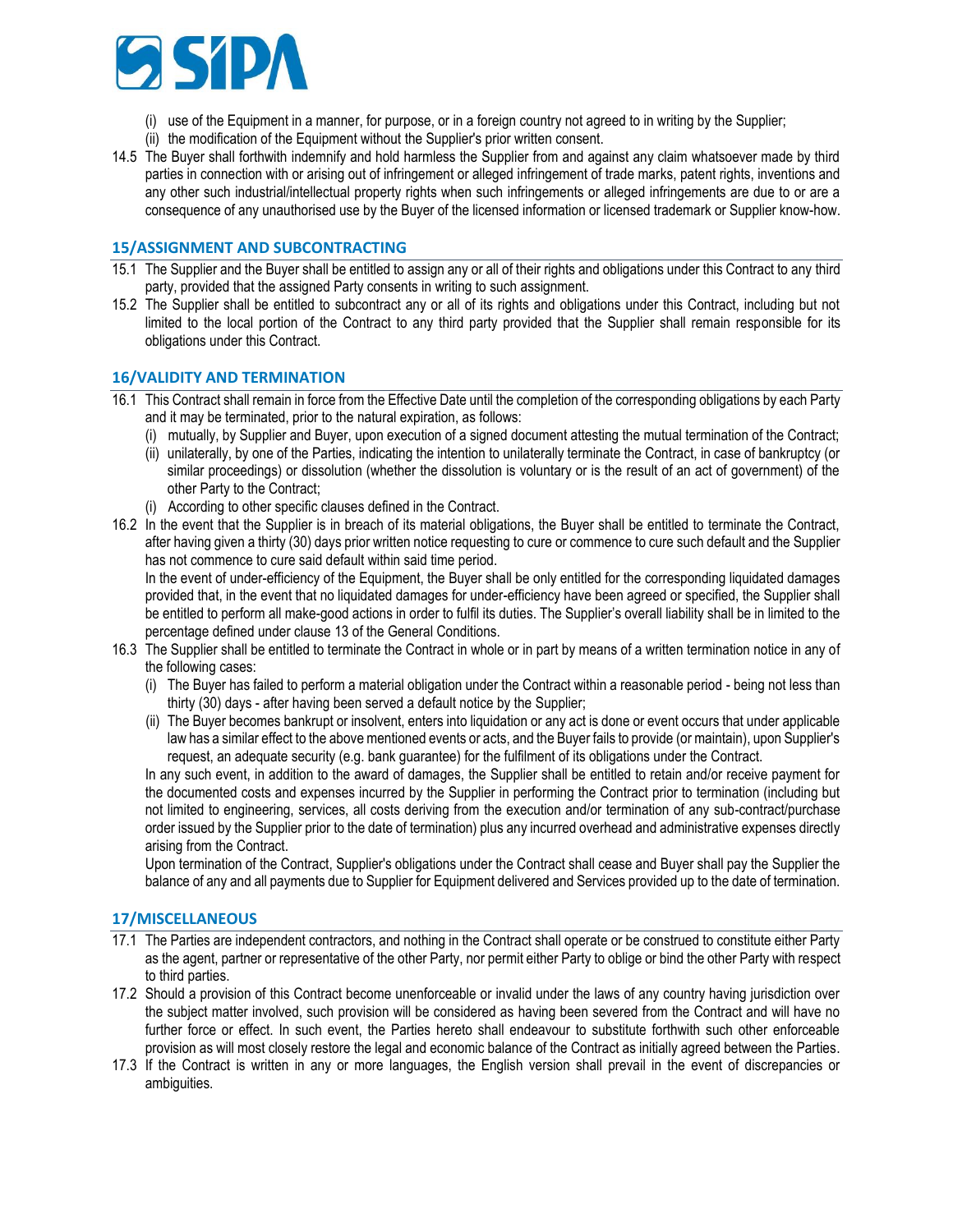

- 17.4 None of the terms or conditions of this Contract shall be deemed to have been waived by any Party unless such waiver is set forth in a written instrument properly signed by such Party.
- 17.5 Should the suspension of the Contract for reasons attributable to Buyer continue for more than three (3) months, then the Supplier shall be entitled, by giving a prior written notice to the Buyer and without requiring the consent of any court or arbitration panel, to terminate the Contract and to recover from the Buyer all damages and costs suffered.
- 17.6 No exception, save that of nullity, possibility of annulment, or rescission of the contract, can be posed by the Buyer with the purpose of delaying or avoiding payment.
- 17.7 The Contract sets forth all rights and obligations agreed upon between the Parties and supersedes any and all previous agreements and understandings, whether written or oral, between them with respect to the subject matter hereof.
- 17.8 The Buyer expressly agrees and undertakes to have received, read and accepted the General Conditions, which forms integral part of the Contract also accessible on Supplier's website.

### **18/FORCE MAJEURE**

- 18.1 If at any time during the term of this Contract, the performance, wholly or in part by either Party of its obligations under the Contract, is delayed and/or interrupted by reason of governmental action, hostilities, war, whether declared or not, acts of a public enemy or terrorism, civil commotion and any imminent threat of the preceding, sabotage, fire, flood, explosion, epidemics, Acts of God, strike, disturbance in supplies from normally reliable sources or any other event beyond the reasonable control of the concerned Party (hereinafter collectively referred to as a "**Force Majeure Event**"):
	- (i) notice of the occurrence of such Force Majeure Event shall then be promptly given by the affected Party to the other Party;
	- (ii) neither Party shall, by reason of such Force Majeure Event, be entitled to terminate the Contract nor shall either Party have the right to claim for damages against the other Party in respect of such non-performance, under-performance or delayed performance.
	- Fulfilment of this Contract shall resume as soon as practical, after the end of such Force Majeure Event.
- 18.2 in the event of delays in respecting the delivery time or in performing the contractual obligations due to reasons attributable to the COVID-19 event, except for payment obligations, the affected performances can be suspended and postponed for the duration of the relevant COVID-19 event. The affected Party shall promptly inform the other Party after the occurrence of said event, clearly indicating the hindrances occurred and the relevant impact on the delivery time and/or on the performance of the other contractual obligations.
- 18.3 If fulfilment, wholly or in part, of any substantial obligation under the Contract is delayed for reason of Force Majeure Event for a period exceeding three (3) months, the Parties shall, in good faith, meet and review the possibility to terminate or continue the Contract.

Neither Party shall be entitled to damages resulting from such termination provided that the Supplier shall be entitled to withhold any payment already made under the Contract for documented costs and expenses incurred up to the termination date.

### **19/APPLICABLE LAW AND DISPUTE RESOLUTION**

- 19.1 The Contract shall be governed by and construed in accordance with the Italian substantive law without regard to its conflict of laws provisions.
- 19.2 The Parties will attempt to settle any claim or controversy, arising out of or relating to this Contract, through consultation and negotiation in good faith and with spirit of mutual co-operation. If the controversy persists, with the only exception of overdue credit collection disputes as set forth below in this clause, the

dispute shall be finally settled under the Rules of the Chamber of Arbitration of Milan by three arbitrators appointed in accordance with the said Rules unless the Parties agree on the choice of one arbitrator. The arbitration will take place in Milan, Italy; the language of the arbitration will be the English language.

19.3 Notwithstanding anything to the contrary contained in this Contract, the Supplier may, in its sole discretion, elect to institute an action or proceeding to collect monies owed to it by the Buyer in such manner and before any venue which is competent in accordance with the Supplier's country procedural law, which the Supplier deems appropriate, without having to comply with the provisions of this clause 18 relating to the mandatory submission of disputes to arbitration.

### **20/CONFIDENTIALITY**

20.1 For the purposes of the Contract, the term "**Confidential Information**" shall mean all information in whatever form, tangible or intangible, including but not limited to all technical and/or financial information, documentation, software embedded in the Equipment, drawings, developments or improvements or processes, design, know-how and other unpublished information